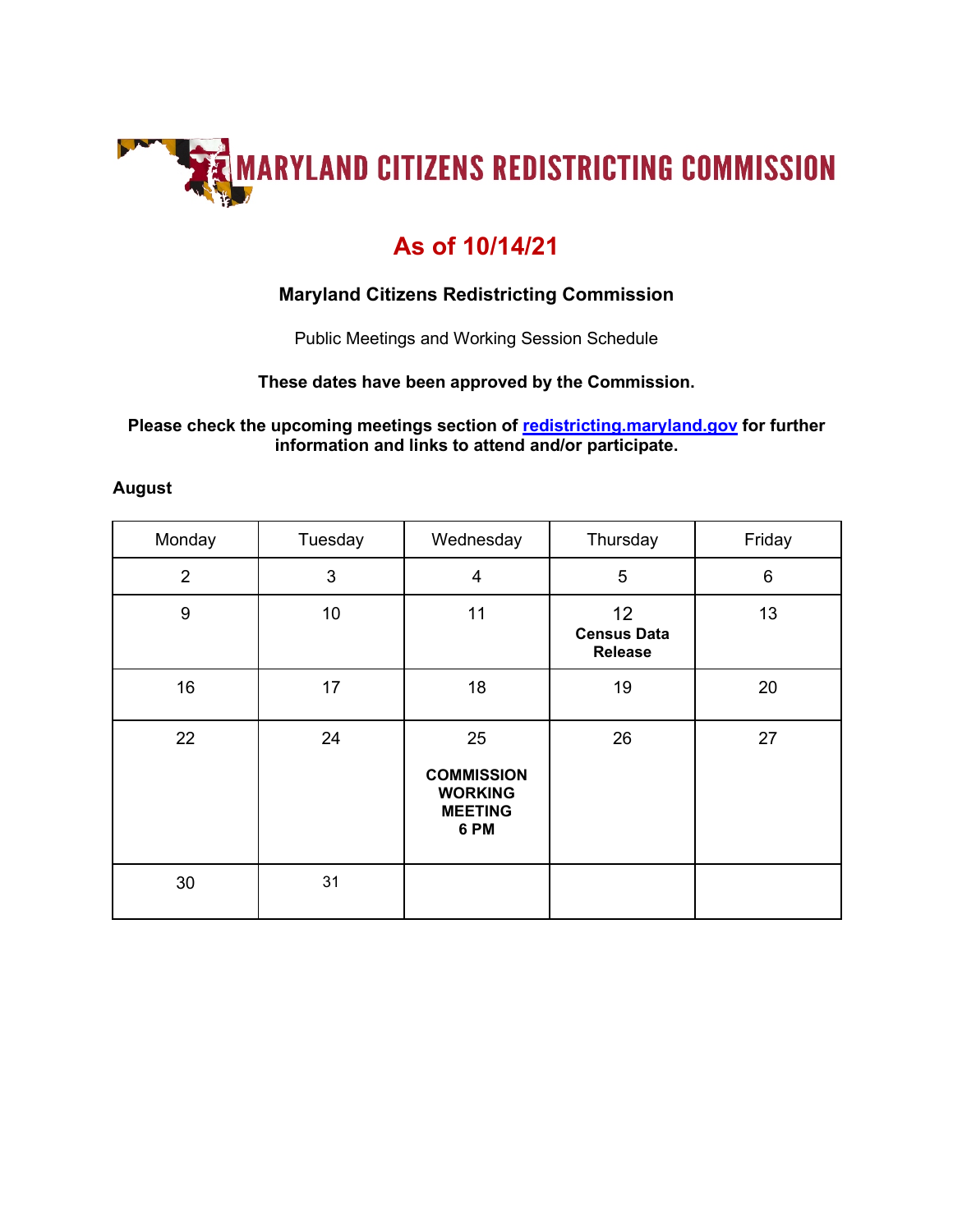### **September**

| Monday                                                                 | Tuesday                                                 | Wednesday                                                                                         | Thursday                                                      | Friday                                                                                                                                                                                                                                     |
|------------------------------------------------------------------------|---------------------------------------------------------|---------------------------------------------------------------------------------------------------|---------------------------------------------------------------|--------------------------------------------------------------------------------------------------------------------------------------------------------------------------------------------------------------------------------------------|
|                                                                        |                                                         | <b>COMMISSION</b><br><b>PLANNING</b><br><b>MEETING</b><br>6 PM                                    | $\overline{2}$                                                | 3                                                                                                                                                                                                                                          |
| 6<br>Labor Day                                                         | $\overline{7}$                                          | 8                                                                                                 | 9<br><b>Virtual Public</b>                                    | 10                                                                                                                                                                                                                                         |
| Rosh Hashanah<br>begins at sundown                                     |                                                         | Rosh Hashanah<br>ends at sundown                                                                  | <b>Meeting Round 2</b><br>6 PM                                |                                                                                                                                                                                                                                            |
| 13                                                                     | 14                                                      | 15                                                                                                | 16                                                            | 17                                                                                                                                                                                                                                         |
| <b>Virtual Public</b><br><b>Meeting Round 2</b><br>6PM                 | <b>Virtual Public</b><br><b>Meeting Round 2</b><br>6 PM | Yom Kippur starts<br>at sundown                                                                   | Yom Kippur ends<br>at approximately<br>$7:15$ PM<br>(sundown) | Start of Working<br><b>Session Period</b><br><b>Working Meeting</b><br><b>Map Drawing</b><br><b>12 PM</b><br><b>Deadline for</b><br><b>Round 2 Map</b><br><b>Submissions</b><br><b>Requesting Live</b><br><b>Testimony</b><br><b>12 PM</b> |
| 20                                                                     | 21                                                      | 22                                                                                                | 23                                                            | 24                                                                                                                                                                                                                                         |
| <b>Final</b><br><b>Virtual Public</b><br><b>Meeting Round 2</b><br>6PM |                                                         | <b>Working Meeting</b><br><b>Map Drawing</b><br>6 PM<br>Kate unable to<br>attend<br>Jonathan Late | <b>Working Meeting</b><br><b>Map Drawing</b><br><b>12 PM</b>  | <b>Deadline for</b><br><b>Round 2 Map</b><br>submissions for<br>consideration<br><b>prior to initial</b><br>map drawing<br>completion                                                                                                      |
| 27                                                                     | 28                                                      | 29<br><b>Working Meeting</b><br><b>Map Drawing</b><br>6 PM                                        | 30<br><b>Working Meeting</b><br><b>Map Drawing</b><br>6 PM    |                                                                                                                                                                                                                                            |
|                                                                        |                                                         |                                                                                                   |                                                               |                                                                                                                                                                                                                                            |

**October**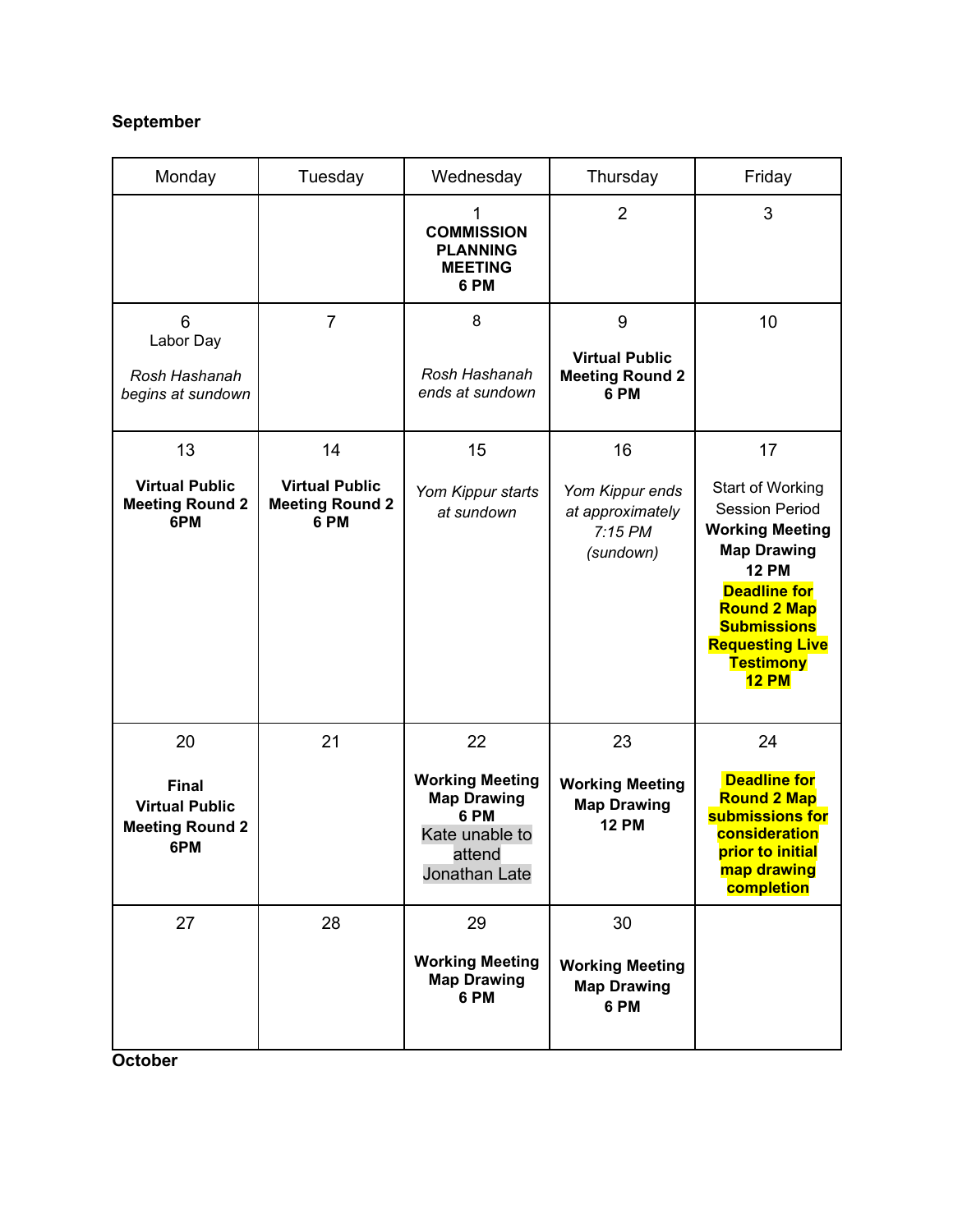| Monday                                                                                                   | Tuesday | Wednesday                                                                                          | Thursday                                                                                          | Friday |
|----------------------------------------------------------------------------------------------------------|---------|----------------------------------------------------------------------------------------------------|---------------------------------------------------------------------------------------------------|--------|
| $\overline{4}$                                                                                           | 5       | 6                                                                                                  | $\overline{7}$                                                                                    | 8      |
|                                                                                                          |         | <b>Round 3 Virtual</b><br><b>Public Meeting</b><br><b>Map Presentation</b><br>6 PM                 |                                                                                                   |        |
| 11                                                                                                       | 12      | 13                                                                                                 | 14                                                                                                | 15     |
|                                                                                                          |         | <b>Round 3 Virtual</b><br><b>Public Meeting</b><br><b>Map Presentation</b><br>6PM                  |                                                                                                   |        |
| 18                                                                                                       | 19      | 20                                                                                                 | 21                                                                                                | 22     |
|                                                                                                          |         | <b>Round 3 Virtual</b><br><b>Public Meeting</b><br><b>Map Presentation</b><br>6 PM                 |                                                                                                   |        |
| 25                                                                                                       | 26      | 27                                                                                                 | 28                                                                                                | 29     |
| <b>Deadline for</b><br><b>Round 3 map</b><br><b>submissions</b><br>for<br>consideration<br>by Commission |         | <b>Final Round 3</b><br><b>Virtual</b><br><b>Public Meeting</b><br><b>Map Presentation</b><br>6 PM | <b>Tentative</b><br><b>Commission</b><br><b>Working Meeting</b><br><b>Map Adjustments</b><br>6 PM |        |